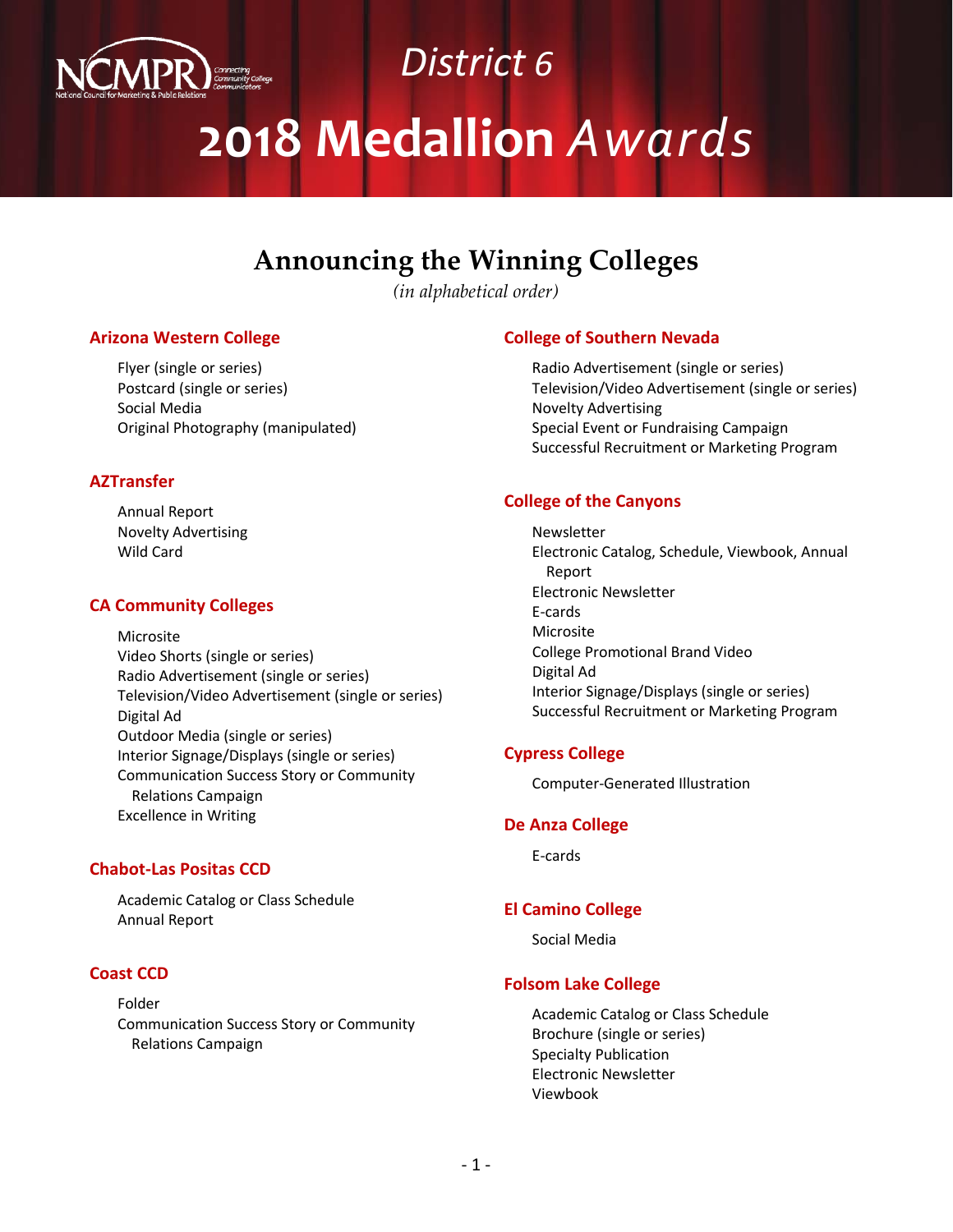

# *District 6* **2018 Medallion** *Awards*

### **Foundation for CA Community Colleges**

Specialty Publication Microsite

# **Grossmont-Cuyamaca CCD**

Annual Report Video Shorts (single or series)

# **Irvine Valley College**

Viewbook Flyer (single or series) Notes/Cards/Invitations (single or series) Electronic Catalog, Schedule, Viewbook, Annual Report Computer-Generated Illustration Wild Card

# **Los Medanos College**

Academic Catalog or Class Schedule Website Original Photography (unmanipulated)

# **MiraCosta College**

Newsletter Brochure (single or series) Postcard (single or series) Social Media or Online Marketing Campaign

#### **Mission College**

Website

#### **Mt. San Jacinto**

Original Photography (manipulated) Logo Design Wild Card

### **Northern Marianas College**

Postcard (single or series) Poster Print Advertisement (single or series)

# **North Orange Continuing Education**

Logo Design

# **Orange Coast College**

Sports Brochure or Sports Program Folder Notes/Cards/Invitations (single or series) Original Photography (unmanipulated) Novelty Advertising Digital Ad Outdoor Media (single or series) Interior Signage/Displays (single or series)

# **Palomar College**

Viewbook Electronic Newsletter Social Media Excellence in Writing

# **Pima Community College**

Flyer (single or series) Electronic Catalog, Schedule, Viewbook, Annual Report Print Advertisement (single or series) Television/Video Advertisement (single or series) Outdoor Media (single or series) Special Event or Fundraising Campaign Social Media or Online Marketing Campaign

#### **Riverside CCD**

Video Shorts (single or series) Radio Advertisement (single or series) Successful Recruitment or Marketing Program